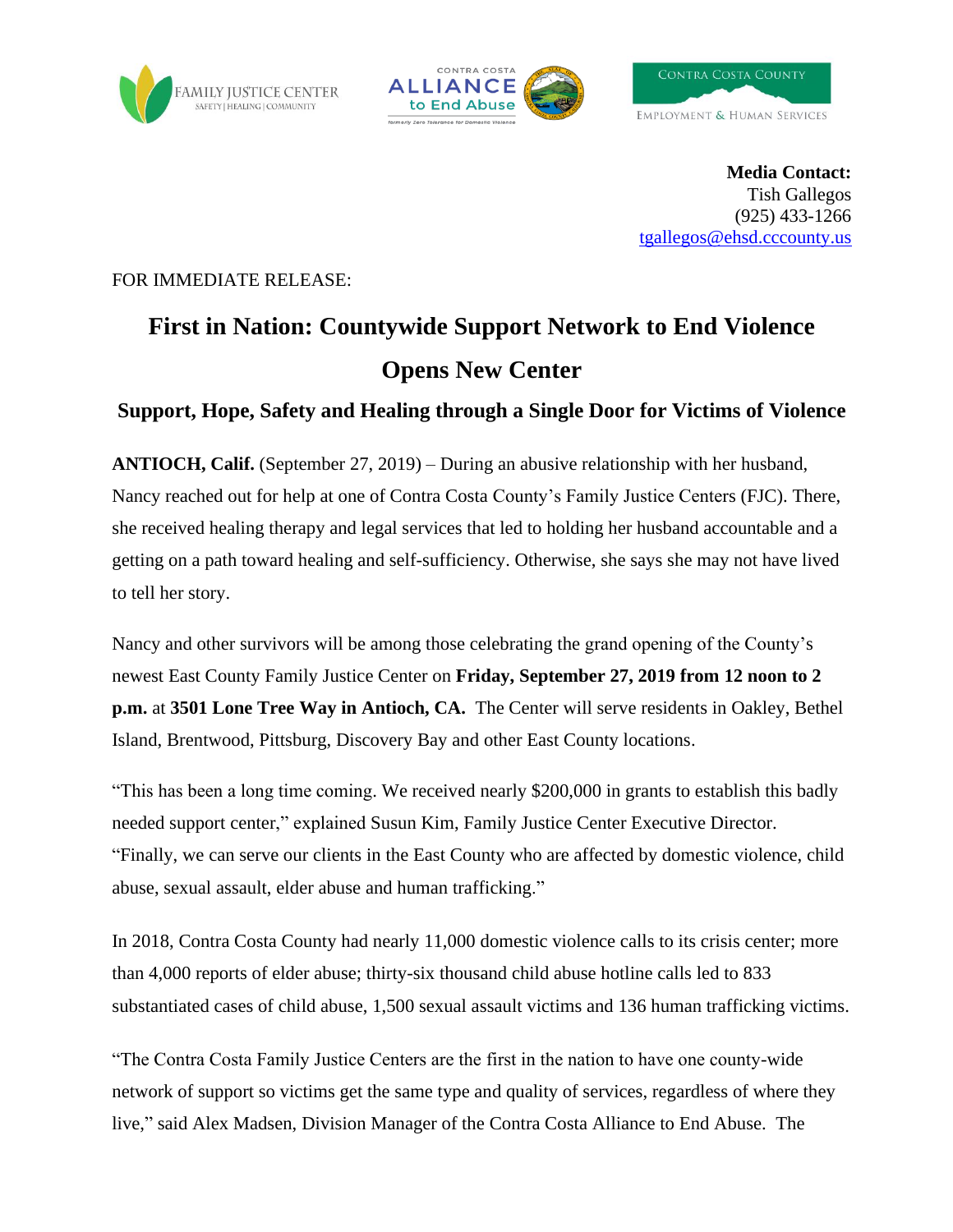## Alliance is an initiative of the Contra Costa County Board of Supervisors and a division of the **Employment & Human Services Department.**

#### **Expanding Services to East County**

The Family Justice Center is a warm and welcoming one-stop center for children, youth and adults affected by domestic violence, sexual assault, child abuse, elder abuse and human trafficking. By locating many service providers in one place, the Family Justice Center helps people in crisis find hope, safety, and healing through a single door. The Family Justice Center operates two other centers, located in Richmond and Concord, making the East County Center the third in the area.

At the East County Center, clients will have access to a broad spectrum of services with 20 partners on-site. **Many of these partners will be available at the opening event to speak with the media about their services for victims of violence**. The single location allows agencies to serve and advocate for clients quickly and directly, significantly reducing the trauma associated with multiple interviews or assessments, especially for children. This also benefits the community by eliminating redundancies, improving coordination, and streamlining services to offer immediate help.

The East County Family Justice Center is a 3,300-square-foot facility. Funding included \$80,000 toward tenant improvements, a one-time grant of \$90,000 from Kaiser Permanente Diablo Valley Community Benefit, a \$75,000 grant from Lesher Foundation to cover expenses such as telecommunication systems, furniture/furnishings/equipment, etc., and an \$11,000 Hedco Foundation grant to purchase computers.

#### **Available Speakers of Survival**

- **Marisol** is a domestic abuse victim who created Project Connect and has been working as a Navigation Assistant at the Family Justice Center for three years. Project Connect is a survivor-led, community-building circle that engages residents to learn and problem solve together. The goal is to do this while sharing resources and responsibility. In the first half of this year, Project Connect included 127 adults and 57 children.
- **Nancy** reached out to the Family Justice Center during a verbally and physically abusive relationship. She received extensive Navigation services at the Central Center including legal services that led to the incarceration of her husband. The Center's therapy sessions put her back on the road to recover, and she is now a passionate voice for victims of domestic violence.